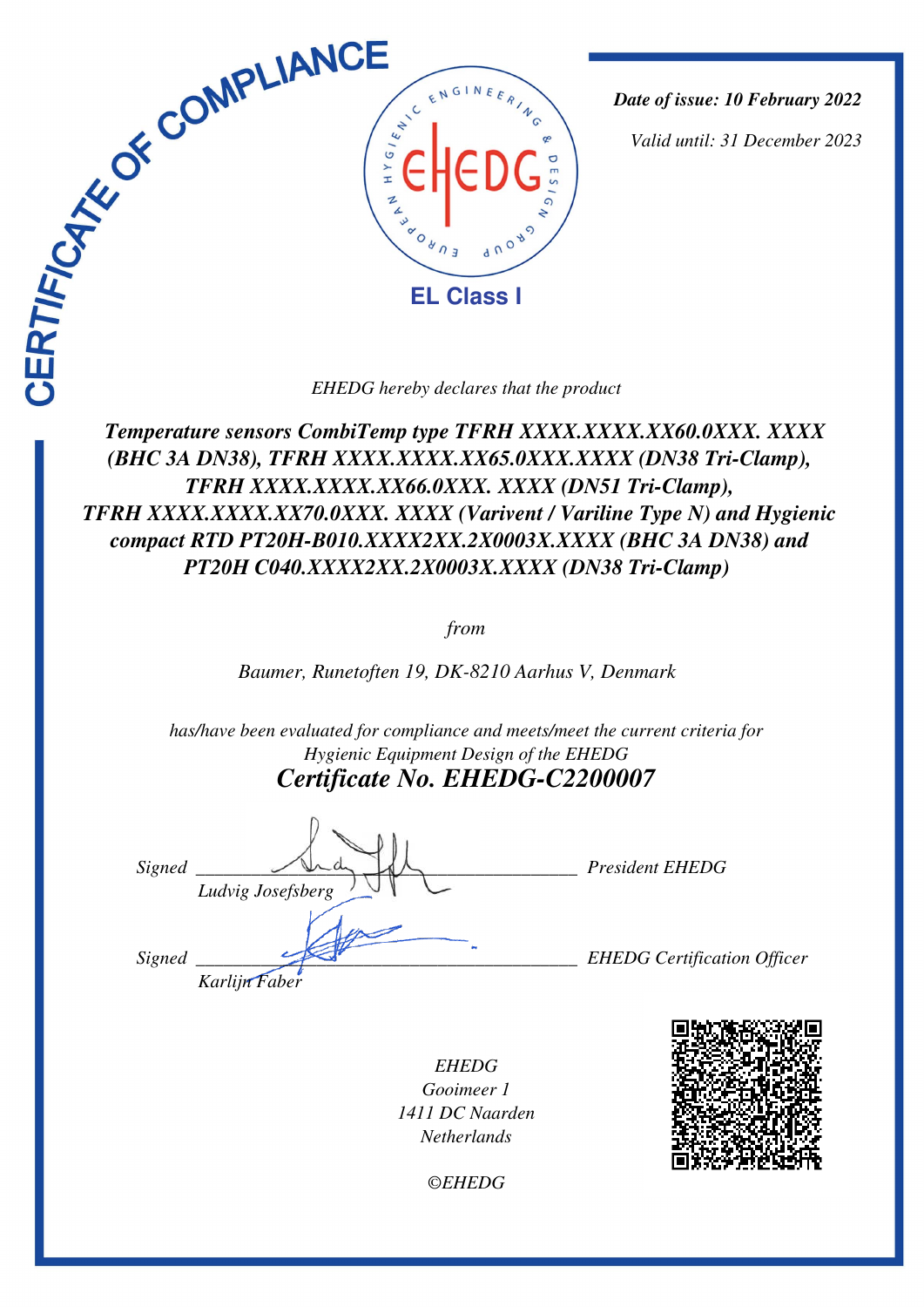## **Appendix 3**

# **EHEDG Certification – Equipment Evaluation Form**

Evaluation date: 10.12.2021 EHEDG File Number: EHEDG- R2100023 Certification Type: EL CLASS I

Manufactured by: Baumer A/S, Runetoften 19, DK-8210 Aarhus V

Equipment: Temperature sensors CombiTemp type TFRH-XXXX.XXXX.XX60.0XXX.XXXX (BHC 3A DN38), TFRH-XXXX.XXXX.XX65.0XXX.XXXX (DN38 Tri-Clamp), TFRH-XXXX.XXXX.XX66.0XXX.XXXX (DN51 Tri-Clamp), TFRH-XXXX.XXXX.XX70.0XXX.XXXX (Varivent / Variline Type N) and Hygienic compact RTD PT20H-B010.XXXX2XX.2X0003X.XXXX (BHC 3A DN38) and PT20H-C040.XXXX2XX.2X0003X.XXXX (DN38 Tri-Clamp)

Other essential identification:

### **Evaluated by:**

Name: Alan Friis

### **Approved by:**

Name: Andy Timperley on behalf of the group Title: AEO, Chairman of the WG Certification

Date, Signature: 02.02.2022,  $\sqrt{1/m}$  /  $\sqrt{2/m}$ 

| $-1.$            | Results of inspection for compliance with the EHEDG Hygienic Design<br>Criteria.<br>Conclusion:<br>The equipment complies with the criteria.<br>The use of the EHEDG Certification logo is justified:  | <b>YFS</b><br><b>MAYRE</b> | ↜ |
|------------------|--------------------------------------------------------------------------------------------------------------------------------------------------------------------------------------------------------|----------------------------|---|
| $\overline{2}$ . | Evidence for compliance provided and convincing for Certification.<br>Conclusion:<br>The equipment complies with the criteria where possible.<br>The use of the EHEDG Certification logo is justified: | <b>YFS</b>                 |   |

Signature:

Den Dries

Date: 17.01.2022